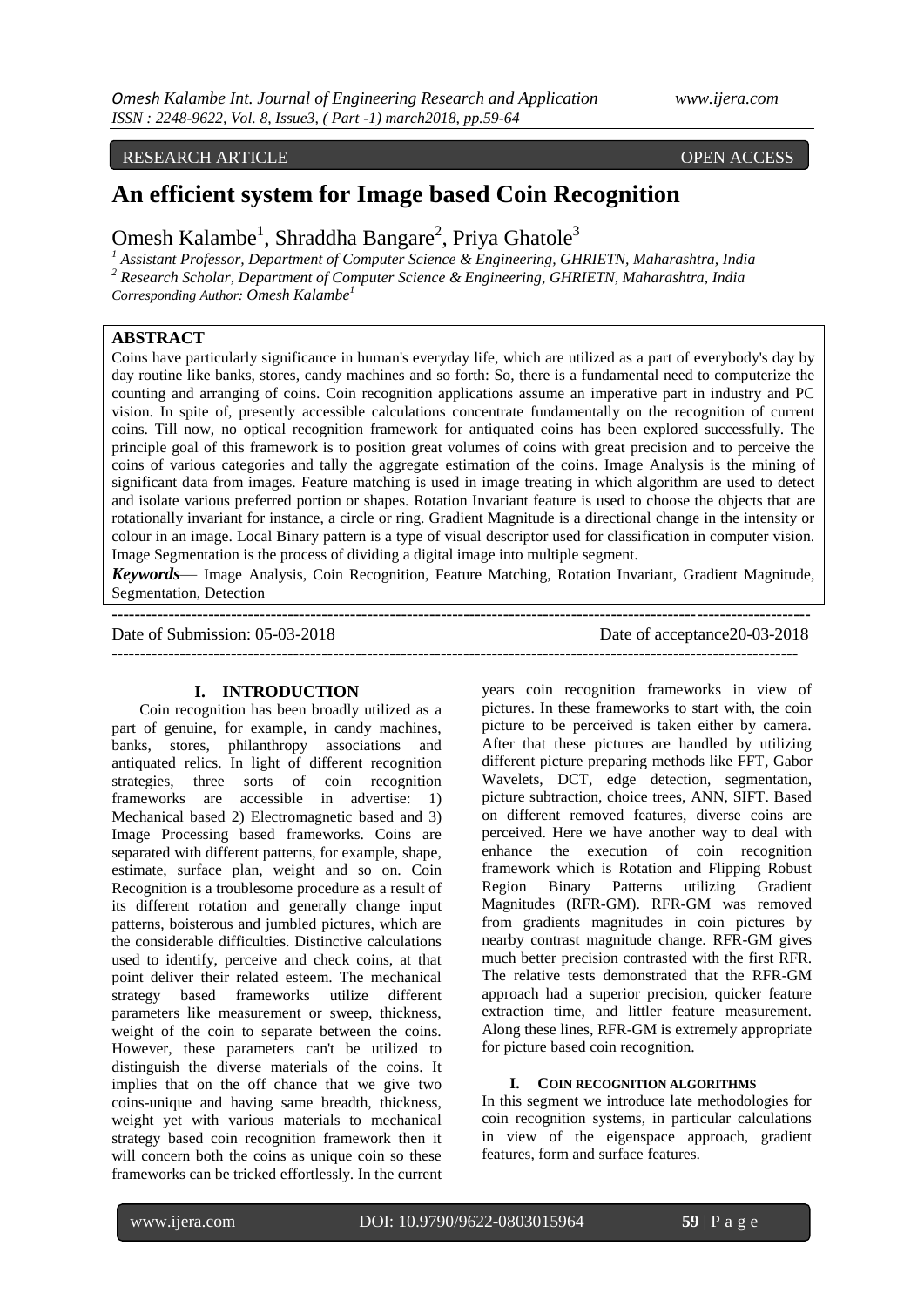#### *A. Eigenspace approach*

Huber et al. exhibit in [2] a multistage classifier in light of eigenspace that can separate between many coin classes. The initial step is the pre-processing performed to obtain translationally and rotationally invariant depiction. Because of the controlled setup of the framework introduced coin detection turns into a minor undertaking. Rotational invariance is acquired by estimation of the rotational point. This includes cross-connection of the coin introduced to the framework with reference pictures. Each reference picture is related with a coin class contingent upon thickness and measurement.

In the second stage a suitable eigenspace is chosen. Once more, in light of the distance across and thickness estimations various eigenspaces are built. Consequently, each eigenspace traverses just a part of the thickness/width plane and a direct number of coin classes. In the last stage Bayesian combination is connected to achieve an official conclusion. Bayesian combination joins probabilities for both front-side and invert sides of the coin and information about its introduction intelligibility. They report rectify classification for 92.23% of every one of the 11,949 coins in the specimen set.

#### *B. Form based calculations*

In [8] Maaten et al. display a coin classification framework in light of edge-based measurable features, called COIN-O-MATIC. It was created for the MUSCLE CIS Coin Competition 2006 [5] concentrating on unwavering quality and speed. The framework is subdivided into five phases: in the segmentation step (1) the coin is isolated from the coin photo. Next a feature extraction process measures edge-based factual disseminations (2). With a specific end goal to give a decent depiction of the circulation of edge pixels over a coin, they consolidate precise and remove data: edge separate measures the separation of edge pixels from the focal point of the coin and rakish separation measures dissemination of edge pixels in a coarsely discretized polar space. In the third step  $(3)$  – preselection – zone and thickness estimation are utilized as a part of request to acquire a dependable choice on the class of a coin. A 3-closest neighbour approach on the two sides of the coin is connected (4). The last advance  $(5)$  – check – is performed for coins for which the two coin sides were grouped in an unexpected way. It depends on common data of a test and a normal coin picture that compares to the classification appointed to the test.

N¨olle et al. [4] goes for the quick classification of countless coins from more than 30 distinct monetary forms. In their framework coin classification is expert by relating the edge picture of the coin with a preselected subset of ace coins and finding the ace coin with least separation. edge-point and edge-remove conveyances like [5] and a third

feature counting the events of various rotationinvariant patterns on hovers focused at edge pixels. In their examinations they accomplished a recognition rate of 99.24% on a test set of 12,949 coins.

### *C. Gradient Based Calculation*

The coin cataloguing technique proposed through Reisert et al. [7] and introduced at the MUSCLE CIS Coin rivalry 2006 [5] depends on gradient data. Like crafted by N¨olle et. al [4] coins are arranged by enlisting and contrasting the coin and a preselected subset of all reference coins. In the pre-selection step the duration of the separated coin is determined and just coins with a comparative sweep are taken for correlation. The enrollment what's more, likeness calculation of coin pictures is finished by methods for a Fast Fourier Transformation on paired pictures of discretized gradient headings. The last classification of a coin picture is capable by a neighbouring conspire. The proposed strategy won the MUSCLE CIS Coin Competition 2006 with a recognition rate of 97.24% on a standard set of 10,000 coins.

## **II. RELATED WORK**

Shatrughan Modi and all [10] has proposed a system for Computerized Recognition System for Coins utilizing Artificial Neural Network and is utilized for the recognition of Indian Coins with rotation invariance of different groups, for example, `1', `2', `5' and `10'. For this, we have taken pictures from the two sides. So this framework is equipped for perceiving coins from the two sides. Features are extricated from pictures utilizing different systems, for example, Hough Transformation, Pattern Averaging and so forth. In the wake of passing the separated features to a prepared Neural Network., it has been skillful 97.74% recognition rate, which implies just 2.26% miss credit, which is very promising.

Rawan S. Hassoubah, Amel F. Aljebry, Lamiaa A. Elrefaei [11] proposed a technique to distinguish Saudi Riyal. In this paper a framework is proposed, that acknowledges input pictures of Saudi riyal coins of the sorts quarter and half. At that point, it perceives Saudi Riyal coins through their ranges. It begins by thresholding to deliver double picture. At that point, improving and distinguishing the edges. From that point onward, utilizing CHT to decide widths of coins. At last, perceive the coins and their acquainted esteem. It is appropriate just to Saudi Riyal cash to separate between its two divisions half and quarter.

Velu C M, P.Vivekanadan, Kashwan K R [12] introduced an approach for Coin Recognition and Sum Counting System of Image Data Mining Using Artificial Neural Networks. The goal of this paper is to arrange and perceive as of late discharged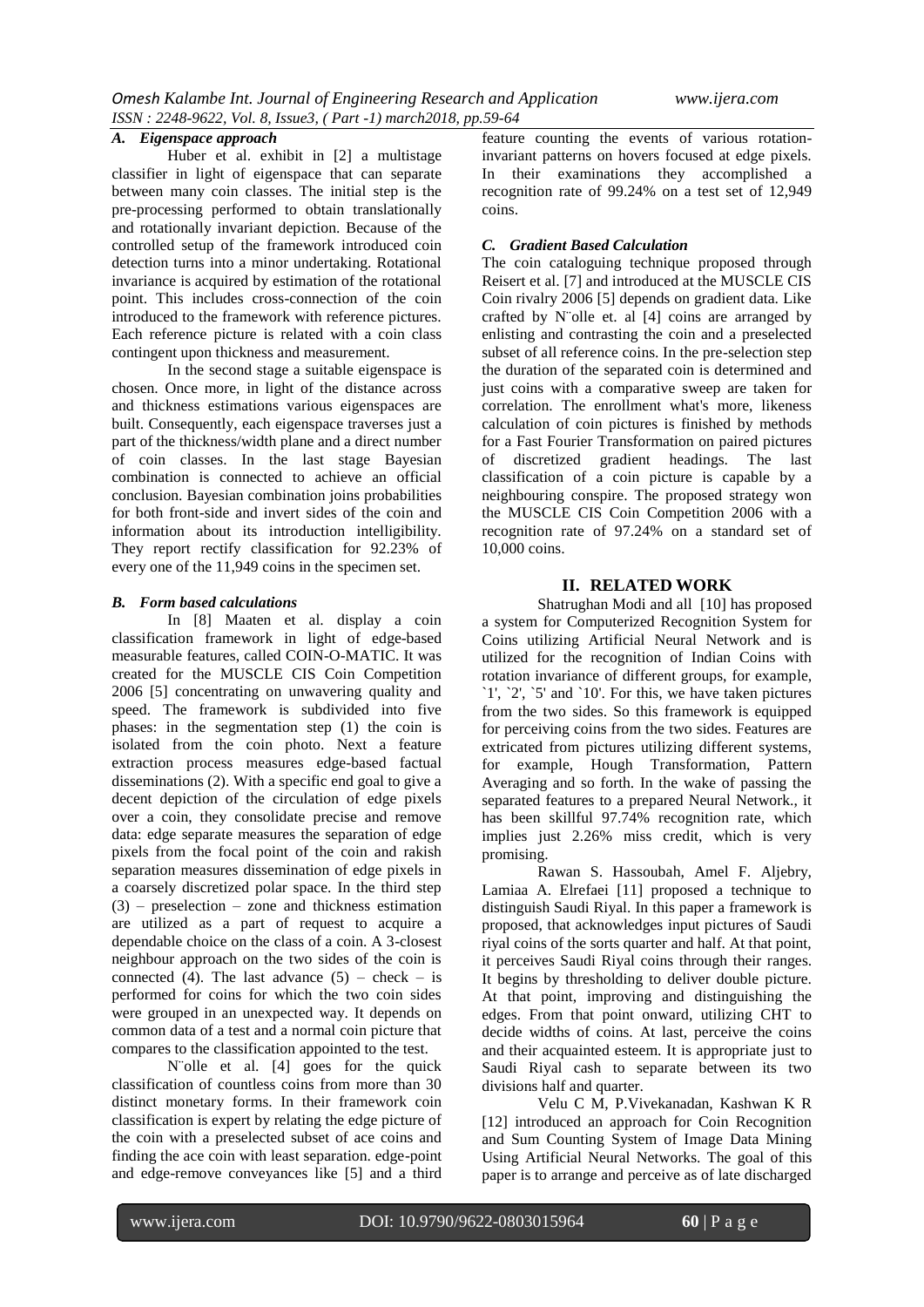Indian coins of various collections, and include the aggregate coin-esteem terms of Indian National Rupees (INR). This framework created by consolidating Robert's edge detection strategy, Laplacian of Gaussian edge detection technique, vigilant edge detection strategy and Multi-Level Counter Propagation Neural Network (ML-CPNN) in light of the coins. The proposed strategy utilized for understanding a straightforward programmed coin recognition framework all the more adequately. The Robert's edge detection technique accomplished 93% of exactness and Laplacian of Gaussian strategy 95% of the outcome, the Canny edge detection technique yields 97.25% outcome and the ML-CPNN approach yields 99.47% of recognition rate.

Unnikrishnan G, Sajith Sethu P [13] introduced Automatic Coin Recognition Using Local Spatial Features. The proposed strategy utilizes the neighbourhood features of the picture for feature extraction. The strategy is invariant to rotation and interpretation and furthermore the recognition is being finished with single impartial picture as prepare picture. Standardized Local standard deviation channel is utilized for removing the spatial power changes in the picture. The key feature of this approach is that it utilizes single exhibition picture per coin for the recognition reason and delivers high<br>recognition exactness. Utilizing foundation recognition exactness. Utilizing foundation extraction of the coin and the decay of picture into concentric circles expands its invariant property against rotation and interpretation. Indeed, even with this less number of prepare pictures a precision of 97.43% is being met. By including more spatial features the precision can be prolonged hereafter the proposed technique can be utilized as an effective strategy for the face recognition framework moreover.

Suchika Malik, Parveen Bajaj, Mukhwinder Kaur [14] displayed a coin recognition and classification framework in light of new calculations of Polar Fast Fourier Transform and picture handling. This paper gives different coin recognition strategies and as to get the best precision. Consequently, coins from more than 30 nations can<br>be perceived and isol ated. Obscure coins are ated. Obscure coins are rejected. Additionally research will be completed to enhance the recognition execution and speed. These consequences are exceptionally comforting while seeing the period costs with the neural system.

C.M.Velu and P.Vivekanandan [15] created Indian Coin Recognition System of Image Segmentation by Heuristic Approach and Hough Transform (HT) in view of coin table, which stores parameters of each coin. The proposed framework by applying heuristic approach, in view of the coin table yields 97% of precision in perceiving the coin picture. The HT calculation consolidating three features of HT calculation a) Straight line detection b) Curve detection and c) Circle detection, we watch that the edge of the coin is perceived right around 100% of the coin picture. Contrasting with Sobel edge detection strategy the HT gives better outcomes.

Malatesh M, Smt. Anitha G [16], proposed the framework to recognize the coins in a picture and figures the aggregate estimation of the coins which are on the picture. There are a few strategies included, for example, picture shading segmentation, edge upgrade, commotion lessening, expansion, edge detection, Hough change. The way to order the coins in light of its feature. Here span and shading are utilized. Once the sweep is figured, add up to estimation of the coins are ascertained. MATLAB recreation is utilized to get comes about. Morphological operation gives positive hint for coin distinguishing proof. Edge upgrade gives the reasonable edges of the coins to enhance exactness for coin detection. Likewise blob estimations give better outcomes.

Hafeez Anwar, Sebastian Zambanini, Martin Kampel, and Klaus Vondrovec [17], exhibited a framework because of the absence of spatial data in the BoW(Bag of Visual Words) demonstrate and the necessities of the picture based classification of antiquated coins, we proposed a technique for adding spatial data to the BoW show, which is invariant to scale changes, picture rotations, and interpretation. This data is included utilizing a three-advance system that includes the programmed coin segmentation, utilization of a roundabout tiling plan over the divided picture, and demonstrating the triangular geometric relationship of indistinguishable visual words in each tiling. It is demonstrated that such a portrayal beats the BoW show as well as was invariant to picture rotations, scale changes, and interpretations. In any case, it was watched that the proposed strategy was all the more separating on littler vocabulary sizes.

Nikita Shelgikar, Prof. L.M.R.J. Lobo, created "Indian Coin Recognition with Rotation Invariance utilizing Radial Blur Technique", [18] utilizing rotation invariance approach, it isn't important to put the coin at particular point. Picture Segmentation serves to diminish the measure of information required for preparing. This framework sets aside less time for handling and gives the best outcomes.

Rathod Prahaladsinh Kanubha and all [19] presents different frameworks created and existing systems of coin recognition in view of picture handling strategy for the better precision. It was demonstrated that the portrayed venture adds to the picture based coin recognition and classifications. Along these lines, coins from more than 31 nations can be perceived and isolated from it. Additionally research will be done to enhance the recognition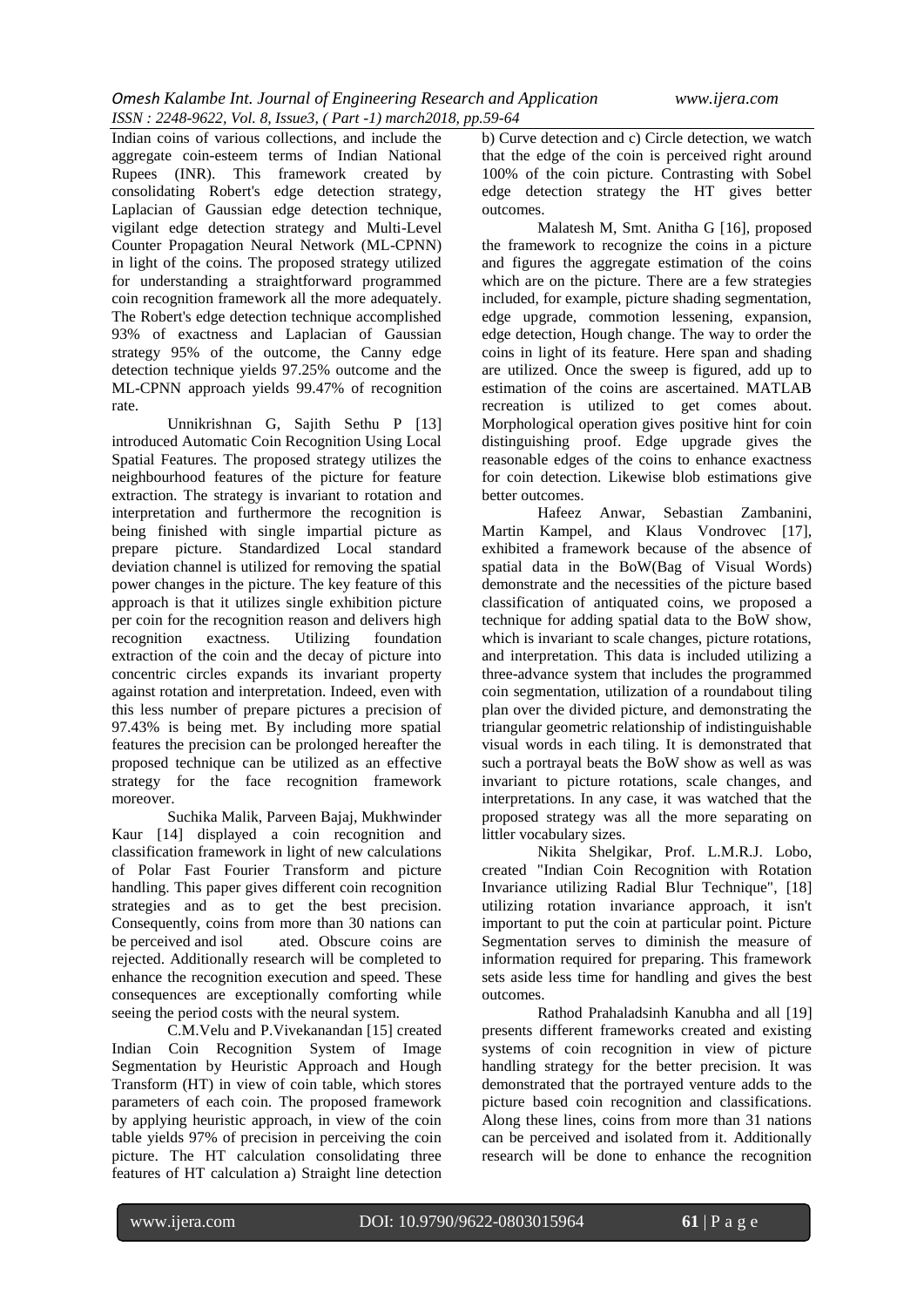result and furthermore speed. Also, essential thing is that, the Recognition time is less.

### **III. PROPOSED METHODOLOGY**

The Coin Recognition of Pre-Processing of various stages like cropping, scaling, resizing, rotation are performed of Figure.4.1. The system designs coin recognition approaches, based on the coin table which stores parameters of each coin. The input Coin image is taken for pre-processing. Then appropriate threshold value is applied to convert gray value image into binary image. Also, Inverse image is computed. The zooming helps us to make the size of the coin image bigger, by which recognition rate is increased.



#### **Fig.4.1.** Pre-Processing Steps

The coins will be given as an input on a Conveyor belt. Conveyor belt will push forward the coins for further process. Firstly the Camera attached on the board will take the picture of the coin from the tail side. The captured Image will be sent to coin detection module for detection process where the image will be processed to detect the denomination of the coin. Once the coin is detected again it will push forward on the belt towards the respective coin collector. The servo motor connected to the controller will push the coin into the collector. As soon as the coin is push, IR Infrared sensor will detect the incoming of the coin so as to count the number of coins. In the end the number of coins collected will be multiplied by respective denomination to get the final amount of the coins. The entire mechanism will be controlled by the Arduino Uno R3 Microcontroller.



**Fig.4.2.** Coin Recognition and Counting

**1. Adaptive threshold for image segmentation:**

www.ijera.com DOI: 10.9790/9622-0803015964 **62** | P a g e

As the inception splits the contextual from the item, the adaptive parting may take version of experiential possibility delivery of item (e.g. dark) and contextual (bright) pixels. Such a inception has to balance predictable faults: of allocating a background. Extra complex adaptive thresholding to reward for local spatial perspective effects (such a spatially changing inception can be supposed as contextual standardization).

## **2. Canny Edge Detection:**

The purpose of edge detection in general is to meaningfully reduce the quantity of information in an image while conserving the structural properties to be used for future image processing. Several algorithm exists, and the worksheet focuses on a particular one developed by the John F. Canny method.

The aim of JFC was to produce a procedure that is best with regards the following criteria: Detection, Localization, and No. of responses.

#### **3. Binerization:**

Binarization is the method of parting of pixels standards of an input image into two pixel values. It is an important part of image processing. Binarization is the procedure of altering a gray measure image to binary image.



**Fig. 5.1** Extraction of coin Image

Fig 5.1 shows Removal of coins which remove local surface for Image created coins. Concentric circle structure is used to divide the coin Image into number of small sections.

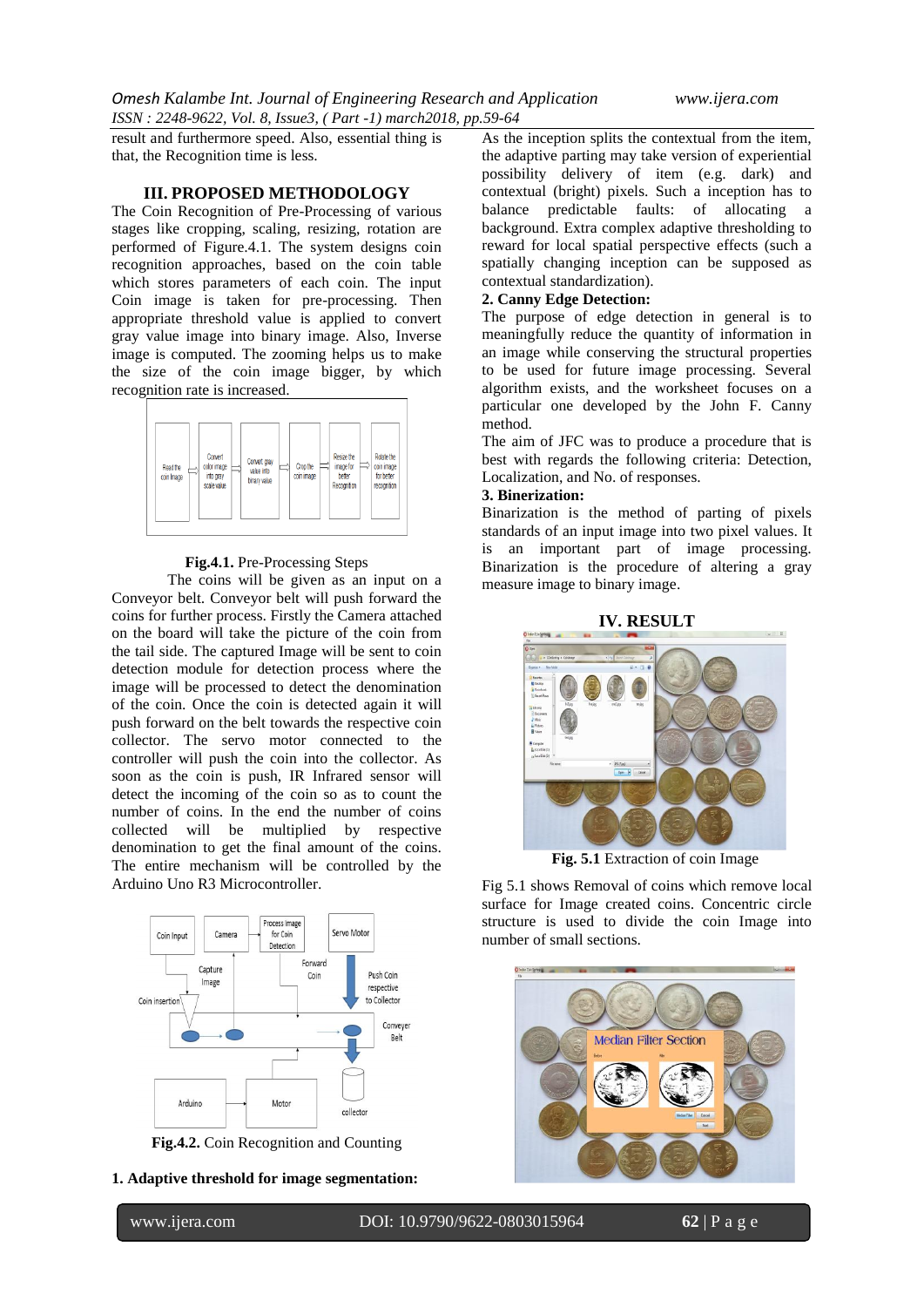**Fig. 5.2** Median Filter Section of coin Fig 5.2 shows median strainer section is used to remove noisy slice of the image. This technique is used in Numerical Image Processing under the condition it conserves edge though removing noise.



**Fig. 5.3** Coin Image Segmentation

Fig 5.3 shows Coin Image Division which labels the pixel of objects, it segments the object from background to center. It display the numeric value of coin.

## **V. CONCLUSION**

This research is concentrated on various frameworks for coin recognition in bright of image making. It was established that the depicted venture adds to image founded coin recognition and cataloguing. Researchers exhibited a diagram of the work-bundles and task partners. Researchers looked at a few analysts work which is extremely useful for learn initially. The near examinations demonstrated that each of these methodologies enhance better exactness, little feature measurement and speedier feature extraction time.

## **REFERENCES**

- [1]. Paul Davidsson. Coin classification using a novel technique for learning characteristic decision trees by controlling the degree of generalization. In 9th International Conference on Industrial & Engineering Applications of Artificial Intelligence & Expert Systems (IEA/AIE-96), pages 403– 412, 1996.
- [2]. Reinhold Huber, Herbert Ramoser, Konrad Mayer, Harald Penz, and Michael Rubik. Classification of coins using an eigenspace approach. Pattern Recognition Letters, 26(1):61–75, 2005.<br>M.Fukumi, S.Omatu,
- [3]. M.Fukumi, S.Omatu, F.Takeda, and T.Kosaka. "Rotation-invariant neural pattern recognition system with application to coin recognition", In IEEE Transactions on Neural Networks, volume 3, pages 272–279, 1992.
- [4]. Michael N¨olle, Harald Penz, Michael Rubik, Konrad J. Mayer, Igor Holl¨ander, and Reinhard Granec. Dagobert – a new coin recognition and sorting system. In recognition and sorting system. In Proceedings of the 7th International Conference on Digital Image Computing - Techniques and Applications (DICTA'03), pages 329–338, 2003.
- [5]. Michael N¨olle, Michael Rubik, and Allan Hanbury. Results of the muscle cis coin competition 2006. In Proceedings of the Muscle CIS Coin Competition Workshop, Berlin, Germany, pages 1–5, 2006.
- [6]. R.Bremananth, B.Balaji, M.Sankari, and A.Chitra. A new approach to coin recognition using neural pattern analysis. In Proceedings of IEEE Indicon 2005 Conference, pages 366–370, 2005.
- [7]. Marco Reisert, Olaf Ronneberger, and Hans Burkhardt. An efficient gradient based registration technique for coin recognition. In Proceedings of the Muscle CIS Coin Competition Workshop, pages 19–31, 2006.
- [8]. Laurens J.P. van der Maaten and P.J. Poon. Coin-o-matic: A fast system for reliable coin classification. In Proceedings of the Muscle CIS Coin Competition Workshop, Berlin, Germany, pages 07–18, 2006.
- [9]. Laurens J.P. van der Maaten and Eric O. Postma. Towards automatic coin classification. In Proceedings of the EVA-Vienna 2006, Vienna, Austria, pages 19–26, 2006.
- [10]. Dr. Seema Bawa, Shatrughan Modi Dept. of Computer Science and Engineering Thapar University Patiala 147004, India"Automated Coin Recognition System using ANN" ,International Journal of Computer Applications (0975– 8887)Volume 26– No.4, July 2011
- [11]. Rawan S. Hassoubah (r.hassoubah@gmail.com), Amel F. Aljebry (a\_jebr@yahoo.com) Lamiaa A Elrefaei (lamiaabdalah@yahoo.com), Faculties of Computing and Information Technology King Abdulaziz University Jeddah, Saudi Arabia ―Saudi Riyal Coin Detection and Recognition" (proceedings of the 2013 IEEE Second International Conference On Image Information Processing)
- [12]. Velu C M1, P.Vivekanadan2, Kashwan K R3 ,1 R.S, Department of CSE, Anna University of Technology, Coimbatore 641 047, Tamil Nadu, India 2 Director, Knowledge Data Centre, Anna University, Chennai "IndianCoin Recognition and Sum Counting System of Image DataMining Using Artificial Neural Networks", International Journal of